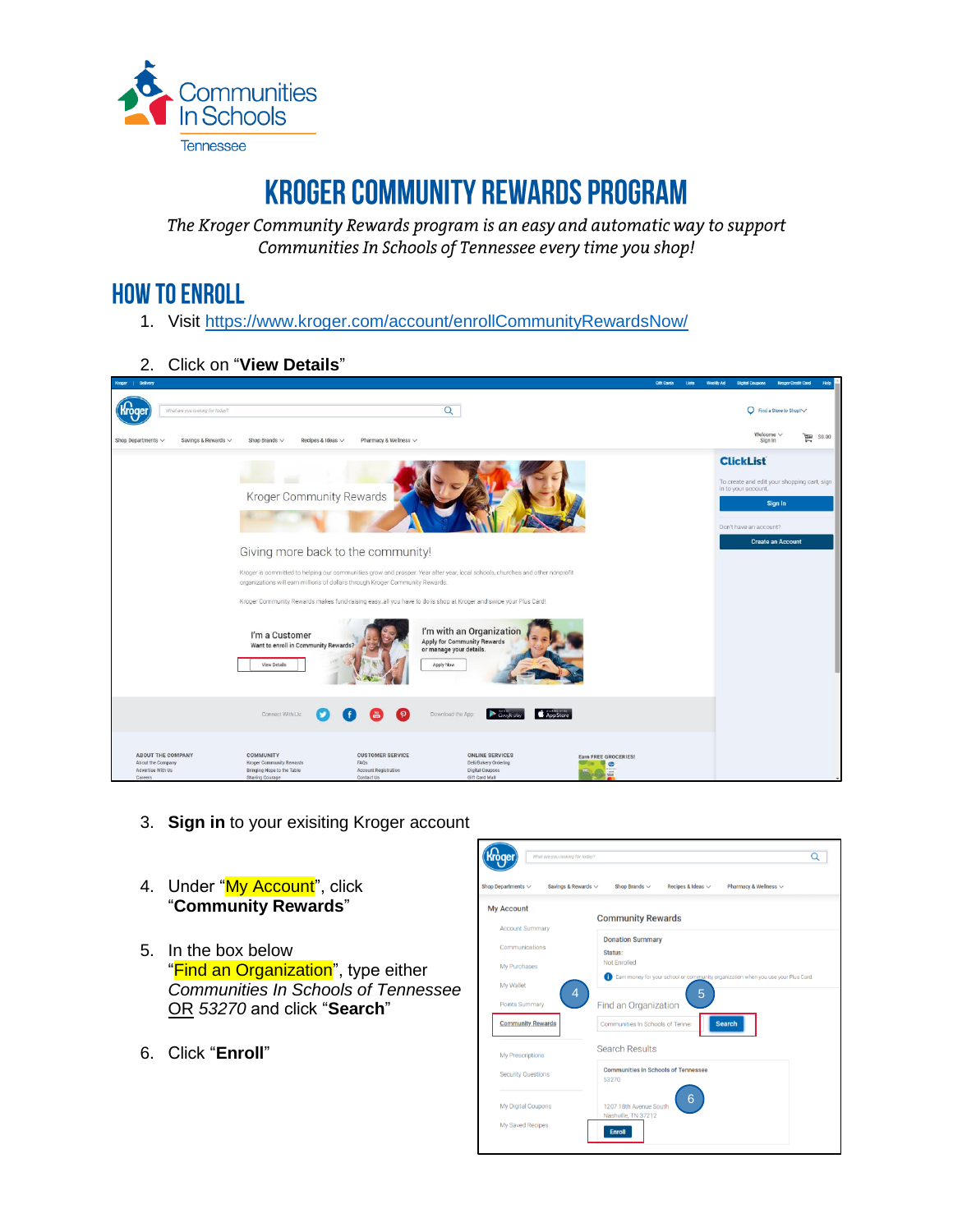7. To verify you are enrolled correctly, you should see the confirmation message below on your screen.

| What are you looking for today?                     |                                                                     |                                         |
|-----------------------------------------------------|---------------------------------------------------------------------|-----------------------------------------|
| Shop Departments $\vee$<br>Savings & Rewards $\vee$ | Shop Brands $\vee$                                                  | Pharmacy & We<br>Recipes & Ideas $\vee$ |
| <b>My Account</b>                                   | <b>Community Rewards</b>                                            |                                         |
| <b>Account Summary</b>                              | You have successfully enrolled in the Community Rewards.            |                                         |
| Communications                                      | <b>Donation Summary</b>                                             |                                         |
| My Purchases                                        | Status:                                                             |                                         |
| My Wallet                                           | <b>Currently Enrolled</b>                                           |                                         |
| Points Summary                                      | <b>Organization Name:</b><br>Communities in Schools of<br>Tennessee | <b>Enrollment Date:</b><br>07/10/2018   |
| <b>Community Rewards</b>                            | <b>Organization Number:</b><br>53270                                |                                         |
| My Prescriptions                                    | <b>Change Organization</b>                                          | <b>Cancel Enrollment</b>                |
| <b>Security Questions</b>                           |                                                                     |                                         |
| My Digital Coupons                                  |                                                                     |                                         |
| My Saved Recipes                                    |                                                                     |                                         |

## **HOW TO CREATE A KROGER ACCOUNT**

- 1. Visit<https://www.kroger.com/account/create/>
- 2. Enter the following information:
	- Your Location zip code
	- Select Store
	- Email address
	- Create a password<br>Minimum of eight characters. At least one letter and one number.
	- First name
	- Last name
	- Enter your Kroger Plus card number OR Alt ID If you do not have a Kroger Plus card, they are available at the customer service desk at any Kroger.
	- Click "Create Account"
- 3. You will receive a welcome e-mail from Kroger confirming your account

### **REMINDERS:**

- Purchases will not count until after you have enrolled your card and selected Communities In Schools of Tennessee as your charity of choice.
- If you use your phone number (alternate ID) at the register instead of swiping your card, call (800) 576-4377 and select option 4 to get your Kroger Plus card number.
- You must swipe your registered Kroger Plus card (or use the alternate ID that is associated with your registered Kroger Plus card) when shopping for each purchase to count.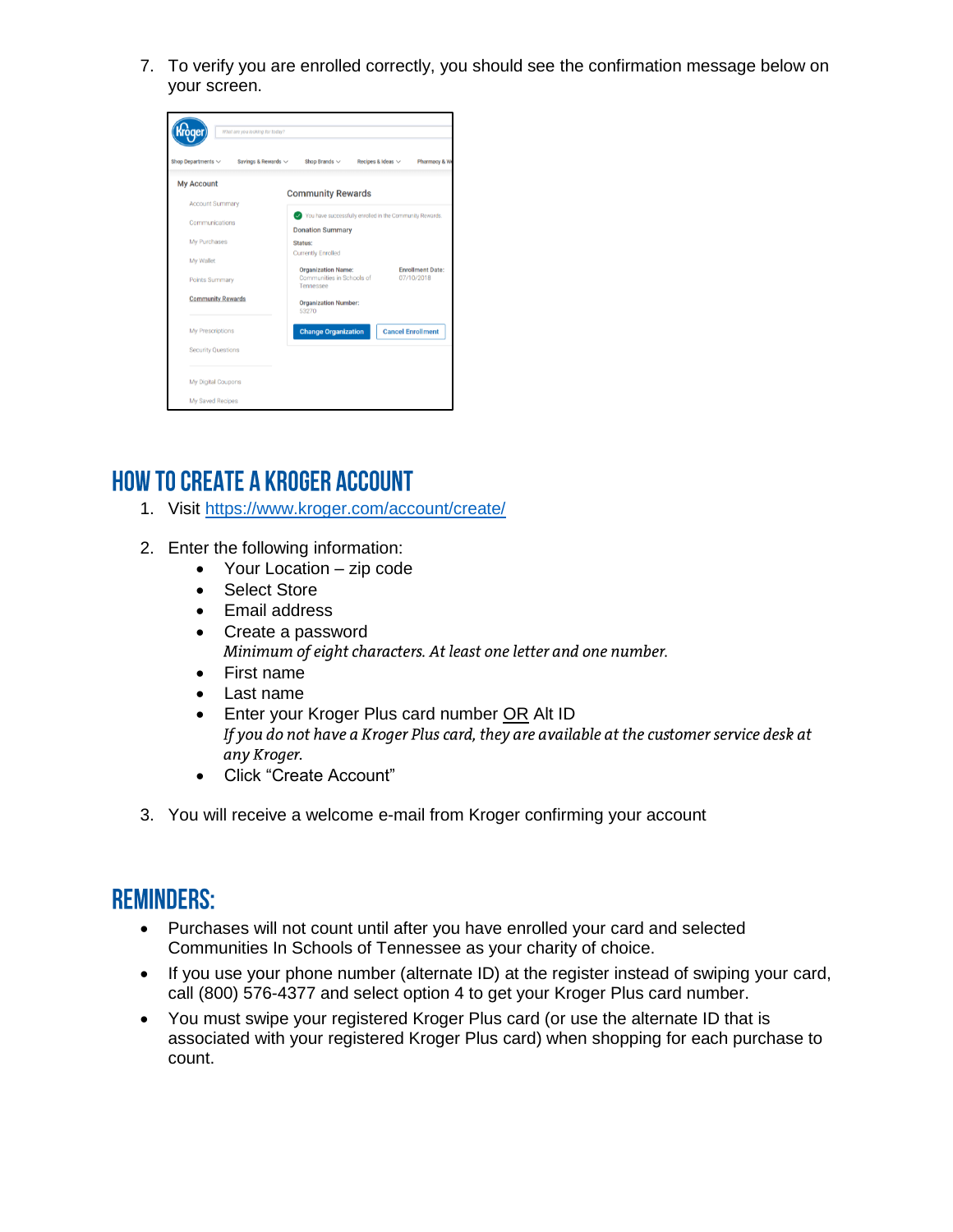

# **AMAZONSMILE**

AmazonSmile is a way for customers to support their favorite charitable organization every time they shop with Amazon.

#### **HOW TO SHOP AMAZONSMILE**

Shoppers who start at<smile.amazon.com> will find the same Amazon they know and love, with the added bonus that Amazon will donate a portion of the price of eligible purchases to the charity of your choice.

#### **Signing up is easy!**

- 1. Visit<smile.amazon.com>
- 2. Sign in with your Amazon.com credentials.



- 3. On your first visit to AmazonSmile, you need to select a charitable organization to receive donations from eligible purchases before you begin shopping.
- 4. Search for "Communities In Schools of Tennessee".

| The Nature Conservancy<br>The Nature Conservancy is a global organization dedicated to conserving<br>the lands and waters on which all life depends.<br><b>Select The Nature Conservancy</b> | Susan G. Komen<br><b>HORAL P</b><br><b>ASPCA</b><br><b>ASPCA</b><br>۰<br><b>American Red Cross</b><br><b>Bragnes</b><br><b>Alzheimer's Association</b><br><b>The Nature Conservancy</b> |
|----------------------------------------------------------------------------------------------------------------------------------------------------------------------------------------------|-----------------------------------------------------------------------------------------------------------------------------------------------------------------------------------------|
| Or pick your own charitable organization:                                                                                                                                                    |                                                                                                                                                                                         |